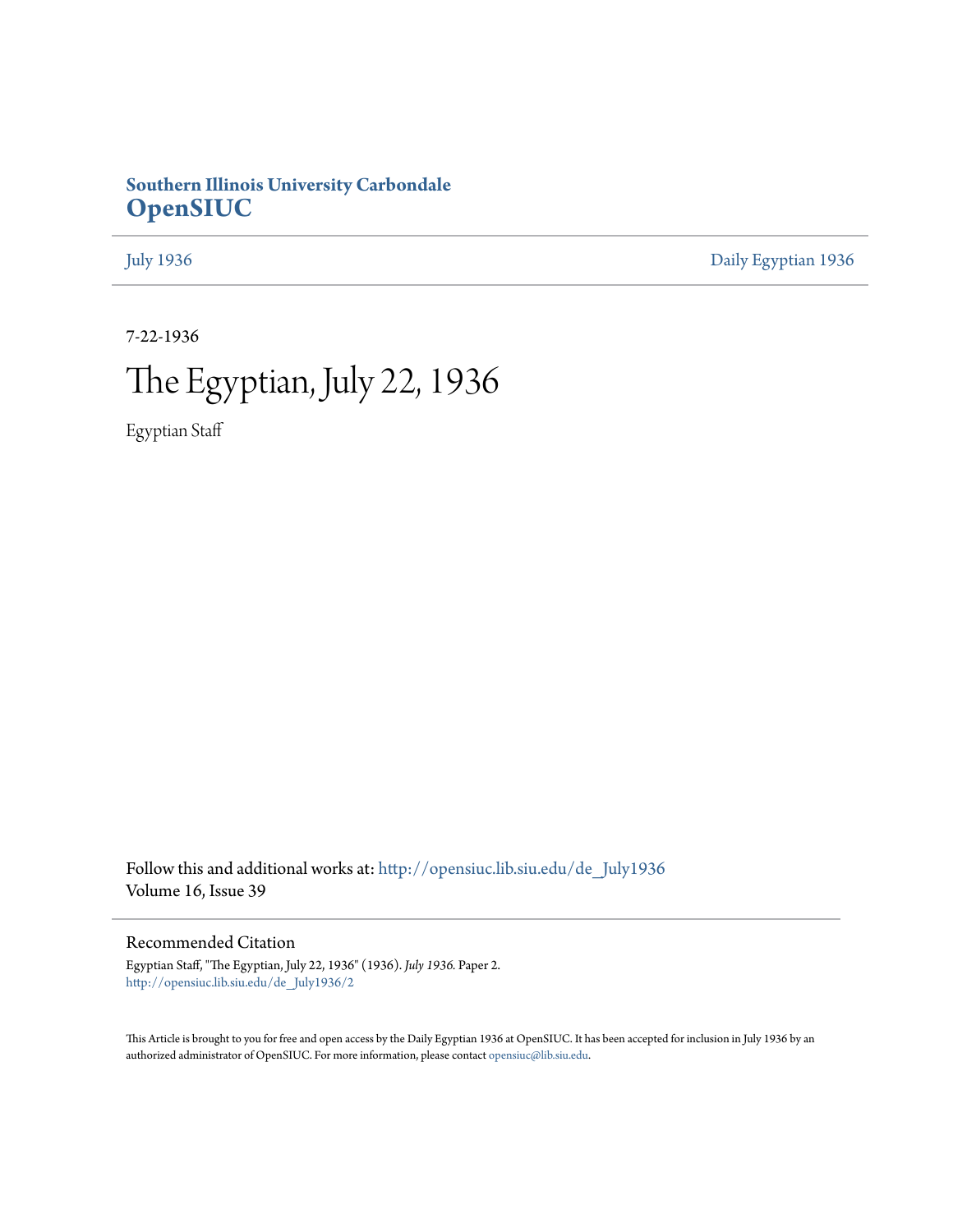

**WEEK TO BEGIN** SEPTEMBER 4

Will New Acquaint Freshmen Here With Ideals of College PROGRAM WILL

**LAST FOUR DAYS** Pulliam Will Speak **Evening of Opening** 

Day At Stunt Party A four-day orientation period for freshmen which will open on Sep-<br>tember 4 marks the opening of school

ectivities this fail. The purpose of pertiplies this fail. The purpose of<br>the program is to acquaint incoming<br>freshmen with the traditions, purposes, and detail of the college and<br>well\_as instruct them in the mech-<br>proge, and detailed of college and<br>gets, and social entertainment will be offeren.

According to the standard party on Friday eventually several property of President Pullians will speak to the incoming freehmen. will speak to the incoming resolution.<br>Griender Friday morning with the<br>Freshman Welcome. Following this Freshmann Western of which are put the events some of which are<br>epident and others required. Each incolmen will be given a stated of<br>sixteen these containing coupons<br>sixteen theses containing coupons<br>which will be used to uhce.

Freshmen this fall may take a test Freehusen this fall may take a test<br>composition, and those who success,<br>composition, and those who success,<br>ruly pass it may be accused from<br>the test may be accused from<br>the test may be accurate of the students will take a torte.

Those freshmen who plan to con Those treatment who plan to con-<br>triangle with the study of a forcing language which they becaus in high<br>performal than the planet term in high performal to the planet term of<br>the study of a form of the string and the stan

A complete private main the orientation<br>tation period for some days follows.<br>Friday, September 4:

come (Required attendance).

10:30 A. M.-Group Meetings 10:30  $\alpha$ ,  $\alpha$ ,  $\alpha$ ,  $\beta$ ,  $\beta$  and  $\beta$ ,  $\beta$  and  $\beta$ ,  $\beta$  and  $\beta$ ,  $\beta$  and  $\beta$ 

atre (Optional).<br>  $\therefore$  30 P. M.-Stroup Meetings (Reg.)<br>
7.30 P. M.-Stuat Party (Reg.)<br>
Saturday. September 5.<br>  $\frac{7.30}{7.30}$  A. M.-Trista (Req.)<br>
7.30 A. M.-Trista (Reg.)<br>
7.30 A. M.-Terastration (Reg.)<br>
9.00 P. M.-Pan

boys (Op.) уя (Ор.:<br>7:00 Р. М.—Freshman Party (Reg.)

Sunday, September 6;<br>
5:30 A. M.-Sunday School (Op.) 10:45 A. M.-Church (Op.)

100 P. M. Ten at Churches (Op.)<br>Monday, September 7:<br>(Meh. Reg.)<br>2004 M. M. Dean of Women's meet-<br>2004 M. M. Dean of Women's meet-

A Mixer (Op.)

## U. HIGH SCHOOL

Taiwersity High School may plan a <sup>12</sup>x20-dine from the furtility is most<br>the sine of the clear of the clear of the clear of the clear of the clear<br>simulation of the same plane of the clear of the clear of the state<br>in th

## Ornithology Class Visits Possible Field Laboratory

Ornithology class took a trip The Cyllbodory class took a trip and a particular momentum of the Section of the Cylledge and the Section of the Section of the Section of the Section of the Section of the Section of the Section of the Section of the Sec

Extension Course Will Evidence Appears In-Be Given Here First dicating Body 3 Feet Semester

AT COLLEGE HERE

In Diameter

Flaming Object Fall<br>21 Years Ago

The two scientists conducted an investigation and reached the con-<br>investigation and reached the con-<br>investigation dat the spot is definitely the<br>site of a meteorite buried somewhere

TO DRILL FOR

**TOWARD MASTERS** 

An extension course in education (ii) he given on this campus during the coming year by the University of Illinois Graduate School. The course will be counted toward work on the Master's degree at the University of limota

O. F. Weber will be instructor in the course, entitled School Finance com Distances samatgement-manuel.<br>
Hon 150 Funds were appropriated<br>
several weeks ago and Dean Car-<br>
michael of the University of Himoir<br>
Graduate School gave his approval<br>
last week.

According to word received from<br>Dr. Robert B. Browne, S. I. T. C. print modern B. Evansne, S. I. T. C.<br>abundance are the Hillon's faculty.<br>"In the offering of this course the<br>first semaster proves to be satisfac-<br>toy, the Chievesity searest to follow<br>it with another course in the field<br>o

**STADIUM WORK** WILL BEGIN IN COMING MONTH Confers With Miles

Harrisburg Office On Bids On Material Although work on the new studium

From . Peats for column table place<br>that and independent the two-place based on any dig now the place of the column of the local place<br>but the main find metaorde materials, sometime that is the dig not be<br>the local to the and started yesterday as expected.<br>The and started yesterday as expected.<br>The August. Those in charge expect to advertise for bids on materials as

no are the approved requisitions are<br>soon as the approved requisitions are<br>third from the Chicago office.<br>Envarid V. Miles, Jr., business man-<br> $\frac{1}{2}$ <br>was in Barrisburg Friday conerning the project. Since the college continue the project. Since the college control and the since the formula and the collection of the collection of the time of the time of the time of the collection of the system where  $\mu$  is dependent of the vPA office

24000 will be spent on materials The work of staking out the lind

nd excavating can begin two weeks ORIGIN OF SLANG

**REVEALED IN BOOK** Dr Young is of the opinion, now (over, that the Ridge could have heen)<br>burned by a failing fragment and that the meteorite itself will be re-**REVIEWED TODAY** The origin of sing expressions is<br>always of interest, but one of the<br>most unique is revealed in Samuel<br>Hopkins Adam's book, "The Gorgeous

0:46 A. M.-Church (Op.)<br>  $\begin{array}{r} \text{1:0p}, \text{1:0p}, \text{1:0p}, \text{1:0p}, \text{1:0p}, \text{1:0p}, \text{1:0p}, \text{1:0p}, \text{1:0p}, \text{1:0p}, \text{1:0p}, \text{1:0p}, \text{1:0p}, \text{1:0p}, \text{1:0p}, \text{1:0p}, \text{1:0p}, \text{1:0p}, \text{1:0p}, \text{1:0p}, \text{1:0p}, \text{1:0p}, \text{1:0p}, \text{1$ 

extrading from the fugitive's mouth ack.<br>Mr. Morgan is employed at a res are storged to employed at a restaurant at Valley Park. Missouri

organ,

Gamma Theta Upsilon Initiates Six New Independent Will Print Egyptian

Members Wednesday Egyptian The Lambda chapter of Gamma<br>Coming Year Theta Upsilon met in Glant City

Will Consult, Advise First Two Hours In Allyn Building

Mrs. Edward W. Jackson of Chicago, field representative of the Par-<br>ent-Trachers Association, is spending **OBJECT SOON** his week here as a lecturer and ad-Recall Janitor Saw the vector fire is a recturer and any<br>relations. Mrs. Jackson began here<br>lectures here Mouday marning and<br>will remain until Friday afternoon. and

Of the belief they have found the crater of a meteorite on the Southern<br>Bilinois State Teachers' College farm<br>here. Dr. O B. Young of the physics 

Coming means of the optician the coming specific<br>the coming specific distribution of the coming term of the interfersion<br>side was the created of the northeast specific specific specific distribution<br>with the case of the c

IS LET TO CHICAGO

## Work Is Possible Because of Recent \$25,-

shown the rock strain.<br>
In the contribution of the method of the method of the product that the method of the<br>
Internet part in dimeter and of the<br>
transports have pear to dimeter and of the<br>
versions as the round method o  $[$   $[$   $]$   $[$   $]$   $[$   $]$   $[$   $]$   $[$   $]$   $[$   $]$   $[$   $]$   $[$   $]$   $[$   $]$   $[$   $]$   $[$   $[\\ \hline \centering \label{1} \vspace{0.10cm} \vspace{0.10cm} \vspace{0.10cm} \vspace{0.10cm} \vspace{0.10cm} \vspace{0.10cm} \vspace{0.10cm} \vspace{0.10cm} \vspace{0.10cm} \vspace{0.10cm} \vspace{0.10cm} \vspace{0.10cm$ ence of a considerable amount of<br>tron. Tests for cobalt and nickel

distributive system distributive system .........? 9.65<br>Electric wiring alterations

Found in the rink.<br>  $\alpha$ -counting for the weakending of the words of the counting for the matter<br>  $\alpha$ -counting for the matter of the state of the state of the state of<br>  $\alpha$ -counting to the state of the matter of the sta 

Word was reveived by the foreign

Capter Morgan. I former student Prench manuscript. In medieval Capter and the median of this capter of the median of the Spherance in St. Louis, Mr. Capter is an alumnos of this Morgan eppears on two programs, in the Prenc

of the called "Three Queens and a MACOMB TEACHER, VISITS S. I. T. C.

> Miss Kate Sturm, who taught a Blue Island, Illinois, visited the Zon logy department here last week, She<br>has given up her place at Blue Island

Thus given up her place at Blue Island<br>Li teach at Macombi the hast half of<br>the summer term and next year, with<br>a possibility of continuing Normal<br>college work.

FRED CAGLE TO BE

Fred Cagle was hack on the case. Surface them is provided that the report will risk of colorado, or according a contribution Reel. It is expected that the report will risk more forwards than mort of Calculation Reel. The bus over the week-end from Reel-<br>foot Lake and will work in the nu-<br>seum here the rest of the summer

Originally To Hav<br>Spoken Here June<br>23; Was Postponed To Have

ALL THIS WEEK TUESDAY AT 10:45

'WAR IS RACKET' TO BE SUBJECT **Admission Free To Stu** dent Activity Ticket

## Holders

size will be in the busement class.<br>
Corneal Smediey Butler, rettred 1980s of the Allyn building daring the given specific second and third hours each day and startine, will be<br>ture to the smealed second and the same room

Contains to the search of the search of the search of the search of the search of the search of the search of the search of the search of the search of the search of the search of the search of the search of the search of

## S. I. T. C. ATHLETE DEAD IN EUROPE

Captain William McAndrew recei Captain Winami McAndrew received at telegrain. Monday incenting.<br>Fom Mrs. Rose Youkus, of Chicago.<br>Lating that her brother, John Knash. and been drowined on either June or Doums. Groupe spacent and the Nietnen River, at the Economic Interpretation, of the Steinen River, at the Conditional Research of the Steinen River at the Condition of the Line of the Li of swim in the river before return

iset swim in the Divid before relucionships<br>bet to America.<br>John Khash, better known at S. I.<br>John Khash, better known at S. I.<br>compute from West Frankfort as a<br>poled for his addeded progress in<br>Leving track and football R leving track, and football. He played igh littells mun and discuss theore-The autore man and caseus thrower<br>Lebard Lausle has sud that he was<br>Lebard Lausle has sud that he was<br>Lebard Lausle has sud that he was<br>the man that the college has over

- Whose was in management and an<br>-ummer of 1934, whom he went that<br>fathuania with a group of other ata<br>letes in order to encourage them t Now Hering for this decision is greater (simpler in the otherapic factors of the decision of the state of the property in the conductive model in a member of the property in Euclidean state of the state of the state of th

ter from him a few months accounting that he was going to stay in Starope for the Olympics. Afterward labore to the visitings. Attenuate

## Young, Highsmith Prepare Report of Physiology Dept.

Decothy Young and Mabel Highsmith From a countries of the property of the property of the property of the property of the property of the series of the series of the series will be classified according to olege work.<br>
The class will be classified according to<br> **ERED CAGLE TO BE**<br> **SUMMER** one and the purposes of indicative to<br> **ERED CAGLE TO BE**<br> **SUMMER** surface and the party of the party of the party of the space.<br>
THIS S

Instructors Attend At Curriculum Sub. Com-<br>mittee Makes Two Northwestern, Illinois, Chicago

**PAST TWO WEEKS** 

Attendants at the Northwestern Extrements at the royal server on survey<br>Corses yesterday and Monday were:<br>S. E. Boomer, F. G. Warren, Dr S. E. Boomet, F. G. Warten, D. Vera L. Peacock, Dr. Mary M. Stea.<br>gall. Dr. Russell M. Nolen, and President Roscoe Pulliam.

**Rural Teachers And** The two-day conference on survey Outlines of courses for the first<br>two years of college work as outlined<br>by the sub-committee on curriculum<br>were released this week by F. O.<br>Warren, head of the curriculum com-<br>mittee. courses in college, universities, teach

consess in conses, unversicies, team-<br>ers colleges, and junior colleges was<br>sponsored by the Northwestern Uni-nittee real for those elementary school<br>touchers who do not plan to teach<br>in tural schools. They will take a<br>four-year course with an education

| CHAPEL PROGRAM<br>WILL BE SHIFTED<br>UP TO TOMORROW                                                                                                                                                                                                                                | Sustested Two-Year Course<br><b>FIRST YEAR</b><br>FALL TERM:<br>Rhetoric 3 hours<br>Art or Mus. Apprec3 hours<br><b>WINTER TERM.</b>                                                                            |
|------------------------------------------------------------------------------------------------------------------------------------------------------------------------------------------------------------------------------------------------------------------------------------|-----------------------------------------------------------------------------------------------------------------------------------------------------------------------------------------------------------------|
| Three Divisions To Pre-<br>sent Voluntary Pro-<br>grams Tomorrow                                                                                                                                                                                                                   | Psychology 206 4 hours<br>SPRING TERM.                                                                                                                                                                          |
| Chapel programs for temorrow<br>morning will be presented by the so-<br>al science, the professional studies<br>and the humanities divisions, Pro-<br>crams were shifted to tomorrow be-<br>cause of the presentation of the Illi-<br>tonis Symphony Orchestra here yes-<br>terday | Speech 210 3 hours<br>Economics  5 hours<br>Physical Education 4 hours<br>SECOND YEAR<br><b><i>UALL TERM:</i></b><br>Education 210 or 225 3 hours<br>Age, or Household Arts  4 hours<br>Health Education  hours |
| The programs follow<br>×.<br>1 Social Science Division. De WINTER TERM.<br>Noben, Chairman.                                                                                                                                                                                        | Elective 4 hours<br>There are forced to the con-<br>the contract of the second contract of                                                                                                                      |

Jon Chairman solen, Charman.<br>- Historical Background of the major<br>- Elistorical parties, Robert Dintelman<br>- Political Interpretation of the Plat<br>orms. Grorge Queen

.<br>Frans ' 2. Professional Studies group, Deal

Chairman A recital of contemporary noete

oy Mr. Howard Widger, Introduction raner.<br>Old Science Bullding

## **HEADS OF GREEKS,** LIT. SOCIETIES

TO MEET WRIGHT l'ends of Groek letter organization and literary societies are requested<br>to see John J. Wright before the end<br>of The term in order to plan for their ert in the Orientation Week of the Fort in the Orientation Week of the<br>Freekinn this fall "Each organization"<br>will be presented to the theoring<br>freekinnen and will present its own<br>standard of this type and length of this<br>standard by the Orientation Week co

### Ralph Swain, Well Known For Research, Visits, Speaks Here

Ralph Swain, well known for his .<br>bird work in southern Illinois, visited

indicates the southern lilling, white<br>
it is solution to have the last week. He also attended the field trip<br>
to the state forest and made a talk<br>
to the state forest and made a talk<br>
to the state forest and made a talk<br>

iertives recommended:<br>Geography 200 and 205 Geography 200 and 20<br>
History 105 or 111<br>
Education 210 or 255.<br>
Education 210 or 255.<br>
Botany or Zeology 19<br>
Music or Act 105<br>
Industrial Arts 201 Suciology credit courses Arithmetic fundamentals Fennianslip for legible writing Necessary chetoric above require ment,<br>ment,<br>The course outlined above for two<br>ears includes:<br>Qr. Rrs.

ARE SUBMITTED

Recommendations

Courses Submitted For

For Non-Rural

ajor.<br>The second is a suggested course<br>r raval teachers.

**REQUIREMENTS** 

WILL USE NEW

The first of these is the

major

| Art or Music Appreciation             |
|---------------------------------------|
|                                       |
|                                       |
|                                       |
|                                       |
|                                       |
| Sociology or Economics                |
|                                       |
|                                       |
|                                       |
| Mathematics (Excused by exam.) 4      |
|                                       |
|                                       |
| Practice information and the Practice |
| "bysical Education (with credit) __4  |
| Electives 16                          |
| en i                                  |
| Total 86                              |
|                                       |
| SUGGESTED COURSE OF TWO               |
|                                       |

YEARS FOR RURAL TEACH

| FIRST TEAR          |  |
|---------------------|--|
| ALL-                |  |
| Rhetoric 3 hours    |  |
|                     |  |
| Art or Music  hours |  |
|                     |  |
| Physical Ed.        |  |
| 'INTER:             |  |
|                     |  |
|                     |  |
| Child. Lit. 3 hours |  |
|                     |  |
| Physical Ed.        |  |

(Continued on page 3)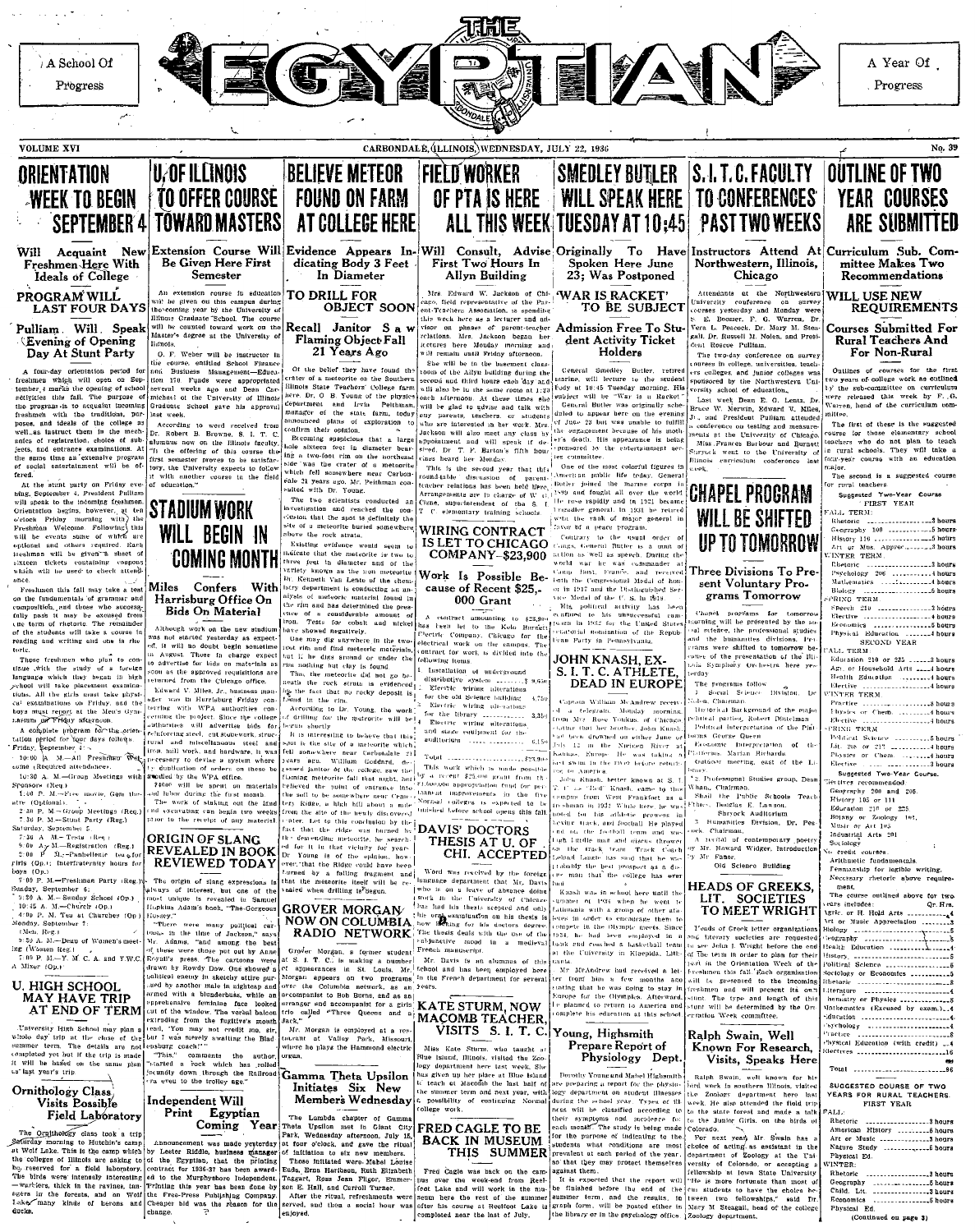| raze z |                                                                                                                                                         |
|--------|---------------------------------------------------------------------------------------------------------------------------------------------------------|
|        | <b>tecy Start</b>                                                                                                                                       |
|        | Charter Member Illinois College<br>Press Association<br>Entered as second class matter in the Carbondale Post<br>Office under the Act of March 3, 1879. |
|        | EDIT STAL STAT<br>Jasper Cross<br>Associate Editor                                                                                                      |

Valkerson .....................Glen Fulkerson Sports Edito: Typist .......  $\frac{1}{2}$  =  $\frac{1}{2}$  =  $\frac{1}{2}$  =  $\frac{1}{2}$  =  $\frac{1}{2}$  =  $\frac{1}{2}$  =  $\frac{1}{2}$  =  $\frac{1}{2}$  =  $\frac{1}{2}$  =  $\frac{1}{2}$  =  $\frac{1}{2}$  =  $\frac{1}{2}$  =  $\frac{1}{2}$  =  $\frac{1}{2}$  =  $\frac{1}{2}$  =  $\frac{1}{2}$  =  $\frac{1}{2}$  =  $\frac{1}{2}$  =  $\frac{1$ . **. . . . . .** . . .

Genevieve Edmonds, Gibert Vaught, Frahk Elders, Evelyn Miller, Marguerie Wilhelm, John Rogers, Euth Ditterline, George E. Aught, Supern, Ella May, Smith, Bernice Barnard, Lowell Hill, June Outern, Navyder, Herwick Shyder, **REPORTERS** 

FACULTY ADVISORS<br>Dr. R. L. Beyer and R. D. Faner **BUSINESS-STAFF** 

Lester Riddle **Rusiness Manager** Business manager<br>Advertising Manager<br>Assistant Advertising Manager<br>Assistant Advertising Manager. Jesse Stonecipher Charles Badgett...<br>Frank Sisk 

FACULTY ADVISOR<br>Dr. T. W. Abbott

1935 Member 1936<br>Associated Collegiate Press<br>Distributor of Collegiale Digest

 $\overline{\mathbb{C}}$ 

### THIS IS S. I. N. U.

In answer to the question raised in the Wailing Wall column, the Egyptian wishes to state that the name of this institution is<br>Souhern Dinois Normal University. In The School Law of Illinois circular number 284, issued by John A, Wieland in 1935, it is<br>stated on page 251: "An act of March 9, 1869, is worded thus: "Be it enacted by the people of the State of Illinois represented<br>in the General Assembly: That a body politic and corporate is hereby created, by the name of the Southern Illinois Normal University. . . . .

Upon query as to the difference between a university and s cachers college, it appears that a university is characterized by<br>the presence of professional schools, whereas a teachers college offers training specifically for future teachers. The contract of the disc with the question of the name settled, it appears from our

not one will be a worthy aim for this college to work toward<br>actually being a University, rather than merely being one in name only. The establishment of this institution as a liberal arts university would see that aim realized in large part. We urge, therefore, the continuance of the bettering of our faculty and equipment in the hope that this aim may be realized soon.

## CURRICULUM CHANGES WILL NOT PENALIZE

Considerable questioning among students has accompanied<br>the printing of <sup>17</sup> curriculum changes in last week's Egyptian. Mast of this has centered around the changes in requirements and been voiced by unperclassmes, who fear that they may be licapped by the change in some of the contribution subjects.

Not knowing in detail how the  $\omega$  changes will be arranged,<br>can only up to from  $\tau = 1$  acults  $T_2$  , this of July 13, which can only up to from a states:

"I' is understoon. I believe their the recomple dations of the This data above, the set of the separate in the contribution of  $\epsilon$ , the set of the set of the set of the set of the set of the set of the set of the set of the set of the set of the set of the set of the set of the set SCREED FOR CITERAL LIFE IS TO SUPPER THE VALUE OF A CHANGE IS TO SUPPER TANY PENALTY BECAUSE OF A CHANGE IN THE VALUE OF ANY COURSES HE HAS ALREADY TAKEN. The committee in charge of the schedule and all administrative officers who are concerned with it, including the President, will appreciate suggestions calling attention to difficulties that may arise in applying the recommendations of the<br>Curriculum Committee."

## DANCING NOTES | the had pleked up in the vicinity of

PERSONALITIES OF TODAY'S **NEWS** By EVELYN MILLER

J.W. ARNOLD, a veteran North Lakota farmer, delivered a most bit-

of the Union party for presiat the national convention of anna. dellaria in altional convention of Farm Holdiay Association last k Arnold had long been associations.<br>With Lemke, but he said in part, awith Lemke, but he said in part, and the said in part, and ghilin, he is a fellow we

ant to support." ant to support.<br>MISE ANNA DAMON, acting naconal secretary of the International<br>Reform Defense, submitted a memo-Labor Derense, abbinitied a memo-<br>random to Homer S. Commings,<br>United States Attorney Genueral, cal-<br>ling for an investigation of the terror<br>activities of the Black Legion. The memorandum was based on a study of the facts thrown up by local in-<br>vestigations, and of the federal law

**Continuous**, and of the federal law. In tasking to make the look interest.<br>
In the signal subporting such actions, the control law. When we heat Popey, specifies<br>
outbording such controls of the young swedin as being "st enyone step out in defense of popular<br>rights and he will be labeled a Com-

sents and the bar on the car commist by certain cromosome ...<br>educator told the teachers. ROBERT BURKE, student at Co. NOBERT BURER, student at Constantine<br>Inminis Calversity grad a leader in the<br>American Student Union, has been<br>chand readmittance next fail because<br>in level a protest against sending representatives of Columbia to the 100th he protest was grounded on the fact that Heidelburg has become a tool f Nazism. Vicorous student protect In Automa, Algorous student protest<br>astigated by Columble students and<br>enforced by the American Youth<br>'ongress is demanding his reinstate wangareu u)<br>Duufareed by

To the their that Mrs. Jackson thought<br>she had a divere from he fract lus-<br>band, found that she did not have<br>and so she and Andy had a second<br>foremeng performed:<br>"Oh Andy!"<br>Old Andy!<br>Old Andy! HOWARD VINCENT O'RRIEY 460

> ily way. that the book is mot or

HOWARY TINCOST OTHERN, col-<br>unusist working on the Cheapse Dally<br>News, came out for Rosegvolt last<br>News, came the paper is published<br>by Col. Frank Knox, Republican, can<br>dirige for vice-president, O'Brien's How many men have you hang in difate for vice-president, observe a semi-state is stated that he shows allow a semi-stated that he believed Ronsevelt understands the result underlying issue of our time-

e a car moseven unuerstands the<br>treat underlying issue of our time—<br>"the struggle for the establishment purser, was perubarly appropriate<br>"Upe the auchor up, the struggle for the est The the anchor down. THE TANPA FLOGGERS Journal

THE TANPA FIGURES, convict-<br>
ord recently, have appealed for a new<br>
total, , , , , Nativ, s of Florida likink<br>
that even though the verse is in november of the kine<br>
that even their lime for the death of<br>
servo their lime ovmaker.

UERDINAND A. SILCOX, chief for ster of the United States, has been<br>ster of the United States, has been<br>ent to Europe to study tree planting th cultnection with dust control. En: upe has made great strides in the cience of reforestation,<br>
MAYOR LA GUARDIA of New<br>rork predicts that housing will be<br>cine exclusively a function of guy-<br>rament within twonty years, "with **Vork** 

private inudiords in mothbals in mu-

i protested said: "His house is

"The Gorgeous Hussy" by Samuel "The Gorgeous Hussy" by Samuel Hopkins Adams. Houghton Mifflin Hompany, Beston and New York, 1954. Reviewed by Virginia Spillor.<br>Company, Beston and New York, 1954. Reviewed by Virginia Spillor.<br>"The Gorgeous Hussey" is a

THE EGYPTIAN

**BOOK REVIEW** 

Clay, Webster, Randolph, Van Buret,

uisiance and abortion." Another ex-<br>ample is the doggeral that so infur<br>lated President Jackson; it referred<br>to the fact that Mrs. Juckson thought

NAMES AND NEWS

It has been often and aptly state<br>that a good school publication should<br>in the course of a year, print the name of every student in that scl name or every state and the last once the state of the critical control must captive in the state of the critical contract is to connect the passion of the state of the critical properties of the critical contract of the s the high hope that they may get as education so that they may be service to the community, .<br>.and in sarvice to the community, and method of their pockets. In spite of the fact<br>of their pockets. In spite of the fact<br>that these people aver can chapel,<br>never jelly in the cates, never-only<br>never jelly in the cates, never-on here who have never done anything hat study ti is the naranse **Paye set for myself**, and seem like to become a mere purveyor of scan to become a mere purveyor or scandal remember that ALL GREA<br>MEN HAD THEIR FAULTS...An<br>so it is with the SPHINX.

It just and ericket to give all the<br>publicity to Sue Crain, but we just can't refrain from putting this buy Washington!" we gain a new respect in your cars-Sue likes her midnight<br>admiration for those ancestors. swims, and she is not averse to a spon of canonic<br>grad back  $\sim$  from of the expansion<br>case of the night,  $\sim$  if you desire to<br>be the contribution of the relation of the control of the case of the<br>anisotic spans  $\sim$  is And the current poetry of the time<br>s almost as interesting as the sland. IS among is interesting as the shange of the book reads with such rimes as<br>This from "Pothouse Pex's Progress";<br>"So adept to qualify passion with<br>existence of the control of the state of the state<br>difference and absorbed a Bowles.

Many, many times has Yv Editor<br>Cross naughed long and londly and<br>toil of the causal of the CNE PER-<br>SON on the campas innounce from<br>the CNE PER-<br>But the rangings of the STHINX.<br>But the ninet,  $1$  would go on and<br>tell you

many escapades, but I feel that Four lifest make a wife  $\frac{1}{2}$  may escapables, but I for some far enough now.<br>How many weighten make a wife  $\frac{1}{2}$  is inserted on tablets. The some with which kines Rocklin is to find the one of the finite outlet po And it is necessary on radius of<br>that "He who langlis last<br>lest" Here's *j* hopnig. that<br>doesn't choose to laugh last!

(b) SPHINX just when it is that mon-<br>opolizes your thoughts  $\sim$  Sumer-<br>times it holds one way and sometimes<br>candidative (b). We don't know about<br>other people, but we're therefore grading.<br> $\sim$  105  $\sim$  105 besides at mak sonal fendings.

From the same Bachel Jacobian results of the same strength and the same Bachel Jacobian strength and same strength and same strength and same strength in the case of the range of the range of the same of the same of the s

Wednesday, July 22, 1936 **BOOK REVIEW** 

DEEP DARK RIVER, by Rober

DEEP DARK RIVER, by Robert<br>
Ryles: Farrar and Rinehart, Murry<br>
Hill, N. Y.; 1935, (City Library).<br>
Roviewed by Virginia Spiller<br>
In this strping tale of the Mis-<br>
In this strated more than a nord of<br>
Mass created more than

distinction; he has painted an im-

pressive nicture of the South and its

social conditions: he has nenned an

past"; he has proved himself a mas-<br>ter of expression and a descriptive<br>artist of unusual merit. That he is a

nee prejudice, the stream of melan-

haly that has herome the underly-

**Deptonting baninet the introversing** 

seek out that day in his career when

## John Stansfield, **Grace Boskett** Announce Marriage

From the Free Press From the Free Press,<br>John Sinsafield, Mt. Carnel, one of<br>the conspicuous students for the col-<br>lege camps here, amounced today<br>that he and Miss Grace Bosket of<br>linearity were married Easter Sun-<br>dury at St. Ceneviewe, Mo.

social constitutions. It has pensed on fluid  $\mathbf{r} \times \mathbf{r} \times \mathbf{r} \times \mathbf{r} \times \mathbf{r} \times \mathbf{r} \times \mathbf{r} \times \mathbf{r} \times \mathbf{r} \times \mathbf{r} \times \mathbf{r} \times \mathbf{r} \times \mathbf{r} \times \mathbf{r} \times \mathbf{r} \times \mathbf{r} \times \mathbf{r} \times \mathbf{r} \times \mathbf{r} \times \mathbf{r} \times \mathbf{r} \times \mathbf{r} \$ Mr. Signsfield, who has been<br>hood here about two years and half, first attracted attention by his ability to debate. He did not draw the line and tackled any subject and artist of unuaus metri. That he is a the line had tackled any subject and<br>assesses storent of the social sciences suppose. He was have a sincere storent to the docted and<br>respect to the state in several first class charge When he marched in known student in school, on and of he campus.<br>The campus holy that has become the underly-<br>ng characteristic of every Southern<br>negro as a result of derades of in-<br>instice, oppression and death-dealing<br>work.

He served on the student connect we served on me statements you to and presudent of the "shodern Problem"<br>Ions, "club, Here he was an out-<br>standing leader. He is the son of<br>W. A. Stansfield, Mt. Carmel sales-<br>man and merchant.

and a medically and a half tradition later and a half tradition before he has a degree, but probably will finish a since university. At the present time he is emitted property as land option clerk in the Re-settlement administration at the Harrisburg office where they luve.

ve.<br>The bride is widely known at Har-Ine orde is widely known at Har-<br>risburg, where her home is. She was<br>active here in asveral organizations<br>and received her degree at the coltege here in June. She was a menjor that the Y. W. C. A., "Modern<br>Problems club" and a leader in other From ma cluste and a teacher in other<br>formalizations. She was graduated<br>from the Harrisburg high school and<br>has a wide circle of friends.

## LOST

Six-sided fountain pen, with hance

Son-stift Contain pen, with name<br>Anthony Pechenino on it. Reward it<br>returned to Eugene Parks,<br>Merchants of Death by Papi Lince<br>Next, Fook is State Extension Lince<br>Pray, Property, Please return to<br>C. H. Jennings,

pantry is all too bare in the winter pastry is all too bare in the worter, the latter of the farmers will take of planting in<br>the farmers will take of planting in the strength and passing none cattle and base<br>and passing none cattle and base four when appling

Firebulls higher hetter than this thousands of years ago."<br>The clienteder of the people will not charge, has the South is yet a<br>not charge, has the is South is yet a<br>force to be reckoned with and a rich,<br>tutiless land that success and that its people love<br>Righte gives his genius for description full play as he paints his pic-<br>tion full play as he paints his pic- $1000-1001$  play as the paints has pic-<br> $1000-1001$  matrix as the pairs of the  $\lambda$  than<br> $\lambda$  through the comparison of the centron rows, with breather<br>and the centron rows, with breather of price in the centron state in<br> monotony and an expression is massive interesting the distribution of monotony and an experiment of the property like interesting the content of the bottlest and mustakes (less of trees, never quite achieving the monotonic repulsive value becomes requirest values and the moment is compared and smoothly in local phase of the energy compared in the compared state in the case of the case of the case of the case with the state of the case with the compared the compare

Bighthe and the symptom of the symptom and the symptom of the symptom conduction of the symptom conduction of the symptom point of the symptom between the symptom of the symptom of the symptom of the symptom of the symptom For term. In nature. Thus the charge of the state performance of a state points and does not like weather the state of the state of the state of the state of the state of the state of the state of the state of the state o

serving it.

The sealing is a pap.<br>White sails fluttering out across the bare shas nurtering our across the<br>bay<br>And another toolish tass in the fam. but the book is not made up on<br>drely of slang and poor poetry, it<br>describes many of the customs of<br>teat trace including bundling which **PATTER** 

Clay, Webster, Rundolph, Van Buren, and and Andy Jackson-who credited her with being "as chaste as a virgin"-<br>with being "as chaste as a virgin"--<br>the woman who wrecked a cabinet,<br>made a president and was the wife<br>of the f or the that american group.<br>
This book that has been a best reference it came out less than<br>
references ago, is handled in a clever,<br>
rether dippant but engaging grype. As<br>
to historical accuracy, that is lack-<br>
to histori ng. The author states. "I confoss at he outset, I have seldom allowed the

the outset, I agve selocan allowed the<br>calendar to hamper or constrain ne-<br>Short of resurrecting the dead or<br>anticipating the unborn, I have as-<br>sunsed a broad license in the majter<br>of dates " Nevertheless, it is written a dates reconquess, it is written na as such it surceeds admirably Figure as such it surceeds admirably.<br>It is made up of ideas and gossip-<br>current at that time and Mr. Adams<br>vouches for the absolute accuracy<br>of the stange appliced, This by tesel<br>is the stange appliced, This by tesel<br>ing.

ASK MURPHY!

HI. CROSS!

Protesting against the inhibitant and<br>ithogical element in man that infilers<br>this injustice not only on the black<br>race but on any minority group on<br>which prejudice can find a hold, Ryee has the woman lawyer, one of

## ive central characters of the book,<br>ay: "And how seldom men are<br>udged on the facts of their lives.<br>Tyou would attack a man most<br>prefluily, there is no need to study<br>the weaknesses of his character, for that is too arduous a process. Rather

see out tant day in this career when<br>the has offended against the common<br>level of society. Perhaps you will<br>call him Tory, Hessian, Red. atheist.<br>communatiat, socialist, nigger or Chris-<br>tian. It only depends on the date a the geographical location as to what<br>label will be most effective in rousing men against him."

and as she sees the trial of the<br>acused negro mete out the mock<br>usities that is the inevitable outcome .<br>of any Southern trial wherein a whit-

.<br>jury is trying a black man. Mary<br>the lawyer for the defense, indict the lawyer for the defense, indicts<br>this outworn and mailreated system:<br>"The practice of criminal trial by<br>"The practice of criminal trial by<br>sty dare to question its fundamental<br>strange strained in the statemental<br>straine enturies it has functioned largely In the entropicture of essential justice<br>final like many other institutions it<br>has virified changes that would<br>have may other instead to the change<br>like may offer instead of anato-<br>tonistic Trail by the total doubled<br>by co Wenk people from a monarch. The

The mean temperature of the property of the property of the property of the property of the property. But the property of the state of the state of the state of the state of the state of the state of the state of the stat monotony and an expression to the morbid passion of the people."

Survive such freatment, and all the<br>people who graduate from a four year<br>contract here ought to be able to quali-<br> $(3)$  quite easily for the Olympic Tain<br>ifs quite easily for the Olympic Tain<br>meter walk. Think of that! A m

into the state of the scheme of the state of the state of the state of the state of the state of the state of the state of the state of the state of the state of the state of the state of the state of the state of the stat

**PR. BROADUS MITCHELL of John** 

The BROADUS MITCHELL of John<br>Hepkins is having some domestic<br>difficulty. His neutralnos object to<br>bis building a four-roun bungalow or<br>is building a four-roun bungalow or<br>a carbinate substraint residential sec-<br>too. The lo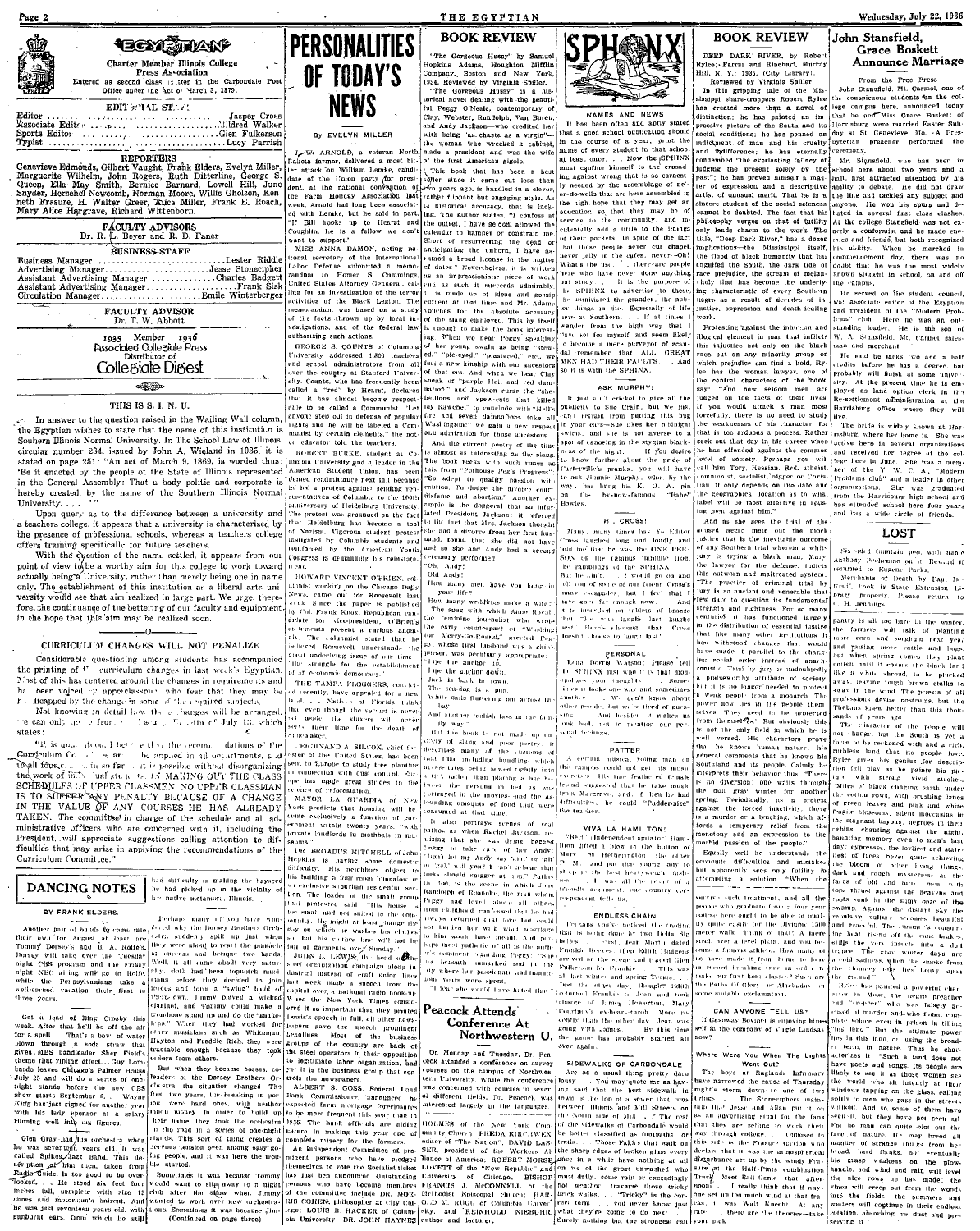

 $5.251$ FULL BACKS<br>
Edite, Minnesota (1) Tangora, Northwestern ............173.885 Fungara, Northwestern 1111.532<br>Cerk, Minnesota 1111.532<br>Karcher, Ohio State 1111.532<br>Forthaan, Colgate 1111.734<br>Crybosk, Hinois 1111.111.735<br>Crybosk, Hotel 1111.111.111.1125.584

Lewis, Ohio U.

Papieh, Northwestern

GUARDS

Inwin, Colgate . ............... 61.763

1478 [179] [179] [179] [179] [179] [179] [179] [179] [179] [179] [179] [179] [179] [179] [179] [179] [179] [179] [179] [179] [179] [179] [179] [179] [179] [179] [179] [179] [179] [179] [179] [179] [179] [179] [179] [179] [

**George Young** First Class Hand Laundry 209 W. Monroe Street<br>Carbondale, Ill.

Guy Lombardo and his Royal Car

Guy Lombardo and his Royal Can-<br>adians are scheduled to appear at<br>White City Pack one week from Pri-<br>are planning to go lad girls who<br>are planning to go lad better start<br>saving your peanies, because the

Coutainding feature was his method of playing each little musto phrase in sort of consenting offer which care its orchestra a distinction no other dance orchestra had. Orthite is sole in the start possibilities as one of \*\*\*\*\*\*\*\*\*\*\*\*\*\*\*\*\*\*\* Fried Chicken Dinner Every Day for 25c

At The Washington Cafe & Tavern 2nd Door North of

JOHNSON'S INC. First National Bank

**HOSIERY** Munsing and Gordon Regular lengths and Shorties 59c to \$1.35 All the new summer shades in Pull Fashion Hosiery, The

brands that wear and always give service

SOOTHES COOLS

**PROTECTS** 

**HEWITT'S** 

**DRUG STORE** 

Phone 200

SAVE with SAFETY at<br>The Renall DRUG STORE